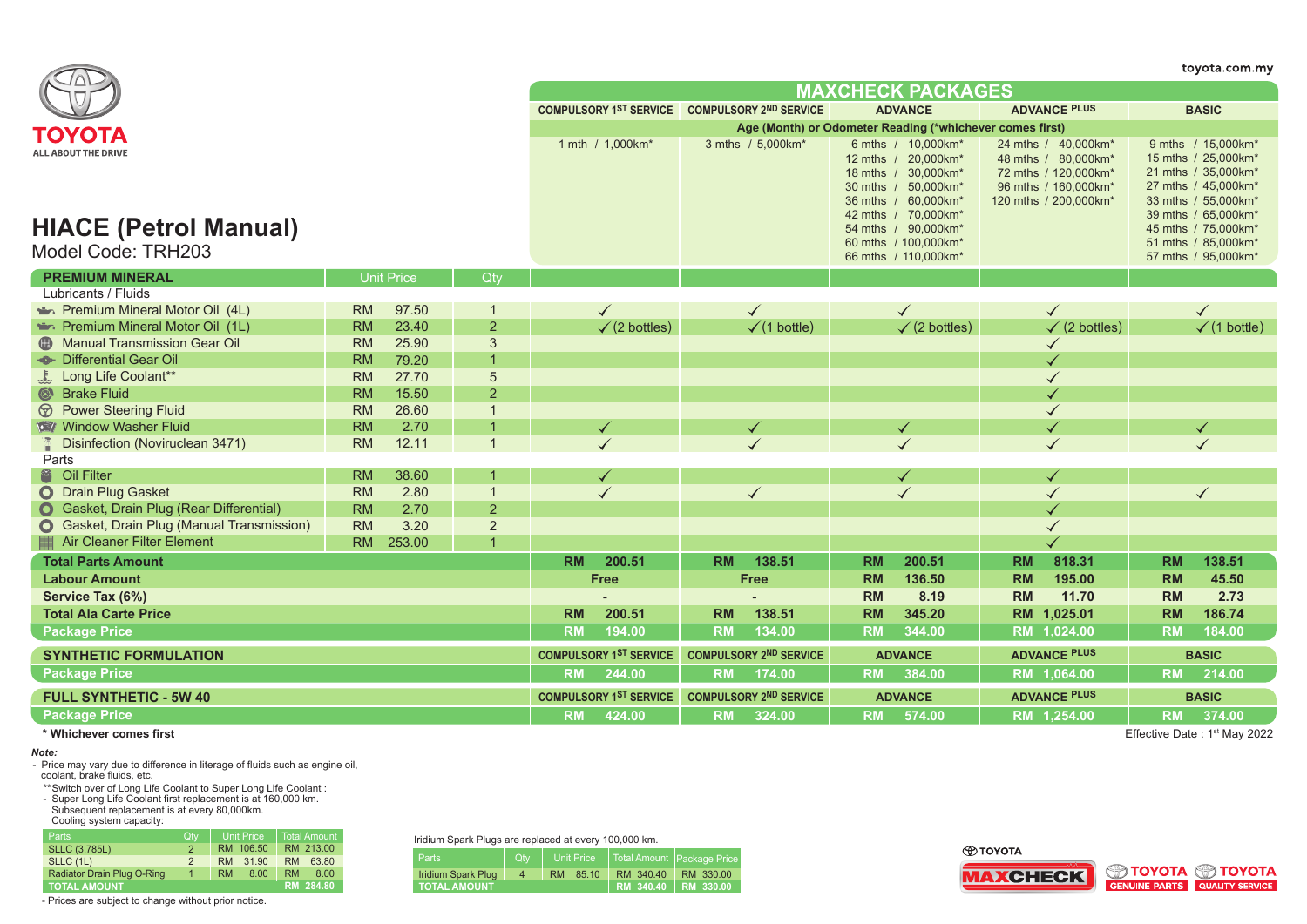|                                                                                   |                     |                |                                                          |                                               |                                                                                                                                                                                                              |                                                                                                                     | toyota.com.my                                                                                                                                                                                              |  |  |  |
|-----------------------------------------------------------------------------------|---------------------|----------------|----------------------------------------------------------|-----------------------------------------------|--------------------------------------------------------------------------------------------------------------------------------------------------------------------------------------------------------------|---------------------------------------------------------------------------------------------------------------------|------------------------------------------------------------------------------------------------------------------------------------------------------------------------------------------------------------|--|--|--|
|                                                                                   |                     |                |                                                          |                                               | <b>MAXCHECK PACKAGES</b>                                                                                                                                                                                     |                                                                                                                     |                                                                                                                                                                                                            |  |  |  |
|                                                                                   |                     |                |                                                          | COMPULSORY 1ST SERVICE COMPULSORY 2ND SERVICE | <b>ADVANCE</b>                                                                                                                                                                                               | <b>ADVANCE PLUS</b>                                                                                                 | <b>BASIC</b>                                                                                                                                                                                               |  |  |  |
| ΤΟΥΟΤΑ                                                                            |                     |                | Age (Month) or Odometer Reading (*whichever comes first) |                                               |                                                                                                                                                                                                              |                                                                                                                     |                                                                                                                                                                                                            |  |  |  |
| ALL ABOUT THE DRIVE<br><b>HIACE (Diesel Manual)</b><br>Model Code: KDH200, KDH202 |                     |                | 1 mth / 1,000km*                                         | 3 mths / 5,000km*                             | 6 mths / 10,000km*<br>12 mths / 20,000km*<br>18 mths / 30,000km*<br>30 mths / 50,000km*<br>36 mths / 60,000km*<br>42 mths / 70,000km*<br>54 mths / 90,000km*<br>60 mths / 100,000km*<br>66 mths / 110,000km* | 24 mths / 40,000km*<br>48 mths / 80,000km*<br>72 mths / 120,000km*<br>96 mths / 160,000km*<br>120 mths / 200,000km* | 9 mths / 15,000km*<br>15 mths / 25,000km*<br>21 mths / 35,000km*<br>27 mths / 45,000km*<br>33 mths / 55,000km*<br>39 mths / 65,000km*<br>45 mths / 75,000km*<br>51 mths / 85,000km*<br>57 mths / 95,000km* |  |  |  |
| <b>DIESEL ENGINES</b>                                                             | Unit Price          | Qty            |                                                          |                                               |                                                                                                                                                                                                              |                                                                                                                     |                                                                                                                                                                                                            |  |  |  |
| Lubricants / Fluids                                                               |                     |                |                                                          |                                               |                                                                                                                                                                                                              |                                                                                                                     |                                                                                                                                                                                                            |  |  |  |
| Diesel Engines Motor Oil (5L)                                                     | <b>RM</b><br>91.40  |                | $\checkmark$                                             | $\checkmark$                                  | $\checkmark$                                                                                                                                                                                                 | ✓                                                                                                                   | $\checkmark$                                                                                                                                                                                               |  |  |  |
| Diesel Engines Motor Oil (1L)                                                     | 19.70<br><b>RM</b>  | $\overline{2}$ |                                                          |                                               |                                                                                                                                                                                                              |                                                                                                                     |                                                                                                                                                                                                            |  |  |  |
| <b>A</b> Manual Transmission Gear Oil                                             | <b>RM</b><br>25.90  | 3              |                                                          |                                               |                                                                                                                                                                                                              |                                                                                                                     |                                                                                                                                                                                                            |  |  |  |
| - <sup>®</sup> Differential Gear Oil                                              | <b>RM</b><br>79.20  |                |                                                          |                                               |                                                                                                                                                                                                              |                                                                                                                     |                                                                                                                                                                                                            |  |  |  |
| <b>M</b> Power Steering Fluid                                                     | <b>RM</b><br>26.60  |                |                                                          |                                               |                                                                                                                                                                                                              |                                                                                                                     |                                                                                                                                                                                                            |  |  |  |
| Long Life Coolant**                                                               | 27.70<br><b>RM</b>  | 6              |                                                          |                                               |                                                                                                                                                                                                              | ✓                                                                                                                   |                                                                                                                                                                                                            |  |  |  |
| <sup>6</sup> Brake Fluid                                                          | <b>RM</b><br>15.50  | $\overline{2}$ |                                                          |                                               |                                                                                                                                                                                                              |                                                                                                                     |                                                                                                                                                                                                            |  |  |  |
| Windshield Washer Fluid                                                           | <b>RM</b><br>2.70   |                | $\checkmark$                                             | $\checkmark$                                  | $\checkmark$                                                                                                                                                                                                 |                                                                                                                     | $\checkmark$                                                                                                                                                                                               |  |  |  |
| Disinfection (Noviruclean 3471)                                                   | 12.11<br><b>RM</b>  |                |                                                          |                                               |                                                                                                                                                                                                              |                                                                                                                     |                                                                                                                                                                                                            |  |  |  |
| Parts                                                                             |                     |                |                                                          |                                               |                                                                                                                                                                                                              |                                                                                                                     |                                                                                                                                                                                                            |  |  |  |
| <sup>3</sup> Oil Filter                                                           | 38.60<br><b>RM</b>  |                | $\checkmark$                                             |                                               | $\checkmark$                                                                                                                                                                                                 | $\checkmark$                                                                                                        |                                                                                                                                                                                                            |  |  |  |
| O Drain Plug Gasket                                                               | <b>RM</b><br>2.80   |                | $\checkmark$                                             | $\checkmark$                                  | $\checkmark$                                                                                                                                                                                                 | $\checkmark$                                                                                                        | $\checkmark$                                                                                                                                                                                               |  |  |  |
| <b>O</b> Gasket, Drain Plug (Rear Differential)                                   | 2.70<br><b>RM</b>   | $\overline{2}$ |                                                          |                                               |                                                                                                                                                                                                              | ✓                                                                                                                   |                                                                                                                                                                                                            |  |  |  |
| <b>O</b> Gasket, Drain Plug (Manual Transmission)                                 | <b>RM</b><br>3.20   | $\overline{2}$ |                                                          |                                               |                                                                                                                                                                                                              |                                                                                                                     |                                                                                                                                                                                                            |  |  |  |
| Air Cleaner Filter Element                                                        | <b>RM</b><br>207.70 |                |                                                          |                                               |                                                                                                                                                                                                              |                                                                                                                     |                                                                                                                                                                                                            |  |  |  |
| <b>Total Parts Amount</b>                                                         |                     |                | 187.01<br><b>RM</b>                                      | 148.41<br><b>RM</b>                           | 187.01<br><b>RM</b>                                                                                                                                                                                          | 787.21<br><b>RM</b>                                                                                                 | 148.41<br><b>RM</b>                                                                                                                                                                                        |  |  |  |
| <b>Labour Amount</b>                                                              |                     |                | <b>Free</b>                                              | <b>Free</b>                                   | <b>RM</b><br>136.50                                                                                                                                                                                          | <b>RM</b><br>266.50                                                                                                 | 45.50<br><b>RM</b>                                                                                                                                                                                         |  |  |  |
| Service Tax (6%)                                                                  |                     |                |                                                          |                                               | <b>RM</b><br>8.19                                                                                                                                                                                            | <b>RM</b><br>15.99                                                                                                  | <b>RM</b><br>2.73                                                                                                                                                                                          |  |  |  |
| <b>Total Ala Carte Price</b>                                                      |                     |                | <b>RM</b><br>187.01                                      | 148.41<br><b>RM</b>                           | <b>RM</b><br>331.70                                                                                                                                                                                          | <b>RM</b><br>1,069.70                                                                                               | <b>RM</b><br>196.64                                                                                                                                                                                        |  |  |  |
| <b>Package Price</b>                                                              |                     |                | <b>RM</b><br>184.00                                      | <b>RM</b><br>144.00                           | <b>RM</b><br>324.00                                                                                                                                                                                          | RM 1,064.00                                                                                                         | <b>RM</b><br>194.00                                                                                                                                                                                        |  |  |  |

**\* Whichever comes first** Effective Date : 1st May 2022

*Note:*

- Price quoted are for Mineral Diesel oil only.

- Price may vary due to difference in literage of fluids such as engine oil, coolant, brake fluids, etc.

\*\*Switch over of Long Life Coolant to Super Long Life Coolant :

- Super Long Life Coolant first replacement is at 160,000 km.

Subsequent replacement is at every 80,000km.

Cooling system capacity:

| <b>Parts</b>               | Qtv |           | <b>Unit Price</b> |           | Total Amount |
|----------------------------|-----|-----------|-------------------|-----------|--------------|
| <b>SLLC (3.785L)</b>       | 3   |           | RM 106.50         |           | RM 319.50    |
| Radiator Drain Plug O-Ring |     | <b>RM</b> | 8.00              | <b>RM</b> | 8.00         |
| <b>TOTAL AMOUNT</b>        |     |           |                   |           | RM 327.50    |

- Prices are subject to change without prior notice.



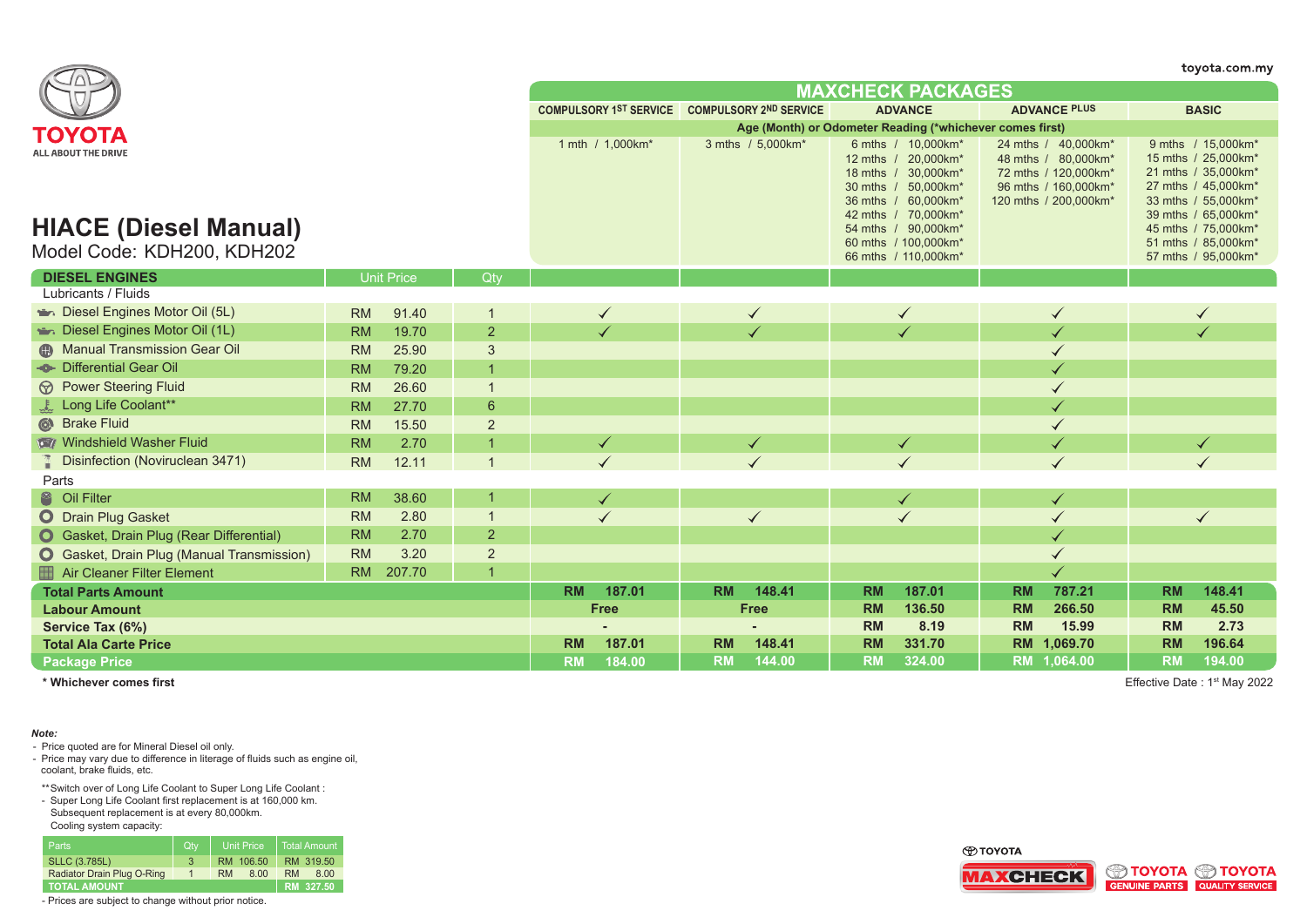|                                                                                           |                     |                |                                                          |                                               |                                                                                                                                                                                                              |                                                                                                                     | toyota.com.my                                                                                                                                                                                              |  |  |  |
|-------------------------------------------------------------------------------------------|---------------------|----------------|----------------------------------------------------------|-----------------------------------------------|--------------------------------------------------------------------------------------------------------------------------------------------------------------------------------------------------------------|---------------------------------------------------------------------------------------------------------------------|------------------------------------------------------------------------------------------------------------------------------------------------------------------------------------------------------------|--|--|--|
|                                                                                           |                     |                |                                                          |                                               | <b>MAXCHECK PACKAGES</b>                                                                                                                                                                                     |                                                                                                                     |                                                                                                                                                                                                            |  |  |  |
|                                                                                           |                     |                |                                                          | COMPULSORY 1ST SERVICE COMPULSORY 2ND SERVICE | <b>ADVANCE</b>                                                                                                                                                                                               | <b>ADVANCE PLUS</b>                                                                                                 | <b>BASIC</b>                                                                                                                                                                                               |  |  |  |
|                                                                                           |                     |                | Age (Month) or Odometer Reading (*whichever comes first) |                                               |                                                                                                                                                                                                              |                                                                                                                     |                                                                                                                                                                                                            |  |  |  |
| ΤΟΥΟΤΑ<br>ALL ABOUT THE DRIVE<br><b>HIACE (Diesel Manual)</b><br>Model Code: LH172, LH174 |                     |                | 1 mth / 1,000km*                                         | 3 mths / 5,000km*                             | 6 mths / 10,000km*<br>12 mths / 20,000km*<br>18 mths / 30,000km*<br>30 mths / 50,000km*<br>36 mths / 60,000km*<br>42 mths / 70,000km*<br>54 mths / 90,000km*<br>60 mths / 100,000km*<br>66 mths / 110,000km* | 24 mths / 40,000km*<br>48 mths / 80,000km*<br>72 mths / 120,000km*<br>96 mths / 160,000km*<br>120 mths / 200,000km* | 9 mths / 15,000km*<br>15 mths / 25,000km*<br>21 mths / 35,000km*<br>27 mths / 45,000km*<br>33 mths / 55,000km*<br>39 mths / 65,000km*<br>45 mths / 75,000km*<br>51 mths / 85,000km*<br>57 mths / 95,000km* |  |  |  |
| <b>DIESEL ENGINES</b>                                                                     | <b>Unit Price</b>   | Qty            |                                                          |                                               |                                                                                                                                                                                                              |                                                                                                                     |                                                                                                                                                                                                            |  |  |  |
| Lubricants / Fluids                                                                       |                     |                |                                                          |                                               |                                                                                                                                                                                                              |                                                                                                                     |                                                                                                                                                                                                            |  |  |  |
| Diesel Engines Motor Oil (5L)                                                             | <b>RM</b><br>91.40  | -1             | $\checkmark$                                             | $\checkmark$                                  | $\checkmark$                                                                                                                                                                                                 | $\checkmark$                                                                                                        | $\checkmark$                                                                                                                                                                                               |  |  |  |
| Diesel Engines Motor Oil (1L)                                                             | 19.70<br><b>RM</b>  | $\overline{1}$ | ✓                                                        |                                               |                                                                                                                                                                                                              |                                                                                                                     |                                                                                                                                                                                                            |  |  |  |
| <b>A Manual Transmission Gear Oil</b>                                                     | <b>RM</b><br>25.90  | 3              |                                                          |                                               |                                                                                                                                                                                                              |                                                                                                                     |                                                                                                                                                                                                            |  |  |  |
| <b>- Differential Gear Oil</b>                                                            | <b>RM</b><br>21.10  | 3              |                                                          |                                               |                                                                                                                                                                                                              |                                                                                                                     |                                                                                                                                                                                                            |  |  |  |
| <b><i>S</i></b> Power Steering Fluid                                                      | <b>RM</b><br>26.60  | $\overline{1}$ |                                                          |                                               |                                                                                                                                                                                                              |                                                                                                                     |                                                                                                                                                                                                            |  |  |  |
| Long Life Coolant**                                                                       | 27.70<br><b>RM</b>  | $\overline{4}$ |                                                          |                                               |                                                                                                                                                                                                              | ✓                                                                                                                   |                                                                                                                                                                                                            |  |  |  |
| Strake Fluid                                                                              | <b>RM</b><br>15.50  | $\overline{2}$ |                                                          |                                               |                                                                                                                                                                                                              |                                                                                                                     |                                                                                                                                                                                                            |  |  |  |
| Windshield Washer Fluid                                                                   | <b>RM</b><br>2.70   | $\mathbf 1$    | $\blacktriangledown$                                     | $\checkmark$                                  | $\checkmark$                                                                                                                                                                                                 | $\checkmark$                                                                                                        | $\checkmark$                                                                                                                                                                                               |  |  |  |
| <b>Disinfection (Noviruclean 3471)</b>                                                    | 12.11<br><b>RM</b>  |                |                                                          |                                               |                                                                                                                                                                                                              |                                                                                                                     |                                                                                                                                                                                                            |  |  |  |
| Parts                                                                                     |                     |                |                                                          |                                               |                                                                                                                                                                                                              |                                                                                                                     |                                                                                                                                                                                                            |  |  |  |
| <sup>8</sup> Oil Filter                                                                   | <b>RM</b><br>45.70  |                | $\checkmark$                                             |                                               | $\checkmark$                                                                                                                                                                                                 | ✓                                                                                                                   |                                                                                                                                                                                                            |  |  |  |
| O Drain Plug Gasket                                                                       | <b>RM</b><br>2.80   | $\overline{1}$ |                                                          |                                               | $\checkmark$                                                                                                                                                                                                 |                                                                                                                     | $\checkmark$                                                                                                                                                                                               |  |  |  |
| <b>O</b> Gasket, Drain Plug (Rear Differential)                                           | 2.70<br><b>RM</b>   | $\overline{2}$ |                                                          |                                               |                                                                                                                                                                                                              |                                                                                                                     |                                                                                                                                                                                                            |  |  |  |
| <b>D</b> Fuel Filter                                                                      | <b>RM</b><br>146.70 | $\overline{1}$ |                                                          |                                               |                                                                                                                                                                                                              |                                                                                                                     |                                                                                                                                                                                                            |  |  |  |
| <b>Air Cleaner Filter Element</b>                                                         | 253.00<br><b>RM</b> |                |                                                          |                                               |                                                                                                                                                                                                              |                                                                                                                     |                                                                                                                                                                                                            |  |  |  |
| <b>Total Parts Amount</b>                                                                 |                     |                | <b>RM</b><br>174.41                                      | <b>RM</b><br>128.71                           | 174.41<br><b>RM</b>                                                                                                                                                                                          | 888.91<br><b>RM</b>                                                                                                 | <b>RM</b><br>128.71                                                                                                                                                                                        |  |  |  |
| <b>Labour Amount</b>                                                                      |                     |                | <b>Free</b>                                              | <b>Free</b>                                   | <b>RM</b><br>136.50                                                                                                                                                                                          | 266.50<br><b>RM</b>                                                                                                 | <b>RM</b><br>45.50                                                                                                                                                                                         |  |  |  |
| Service Tax (6%)                                                                          |                     |                |                                                          |                                               | <b>RM</b><br>8.19                                                                                                                                                                                            | <b>RM</b><br>15.99                                                                                                  | <b>RM</b><br>2.73                                                                                                                                                                                          |  |  |  |
| <b>Total Ala Carte Price</b>                                                              |                     |                | 174.41<br><b>RM</b>                                      | <b>RM</b><br>128.71                           | <b>RM</b><br>319.10                                                                                                                                                                                          | RM 1,171.40                                                                                                         | <b>RM</b><br>176.94                                                                                                                                                                                        |  |  |  |
| <b>Package Price</b>                                                                      |                     |                | 164.00<br><b>RM</b>                                      | 124.00<br><b>RM</b>                           | <b>RM</b><br>314.00                                                                                                                                                                                          | RM 1.164.00                                                                                                         | <b>RM</b><br>174.00                                                                                                                                                                                        |  |  |  |

**\* Whichever comes first** Effective Date : 1st May 2022

*Note:* - Price quoted are for Mineral Diesel only.

- Price may vary due to difference in literage of fluids such as engine oil, coolant, brake fluids, etc.

\*\* Super Long Life Coolant first replacement is at 160,000 km. Subsequent replacement is at every 80,000km.

⊕тоүотд